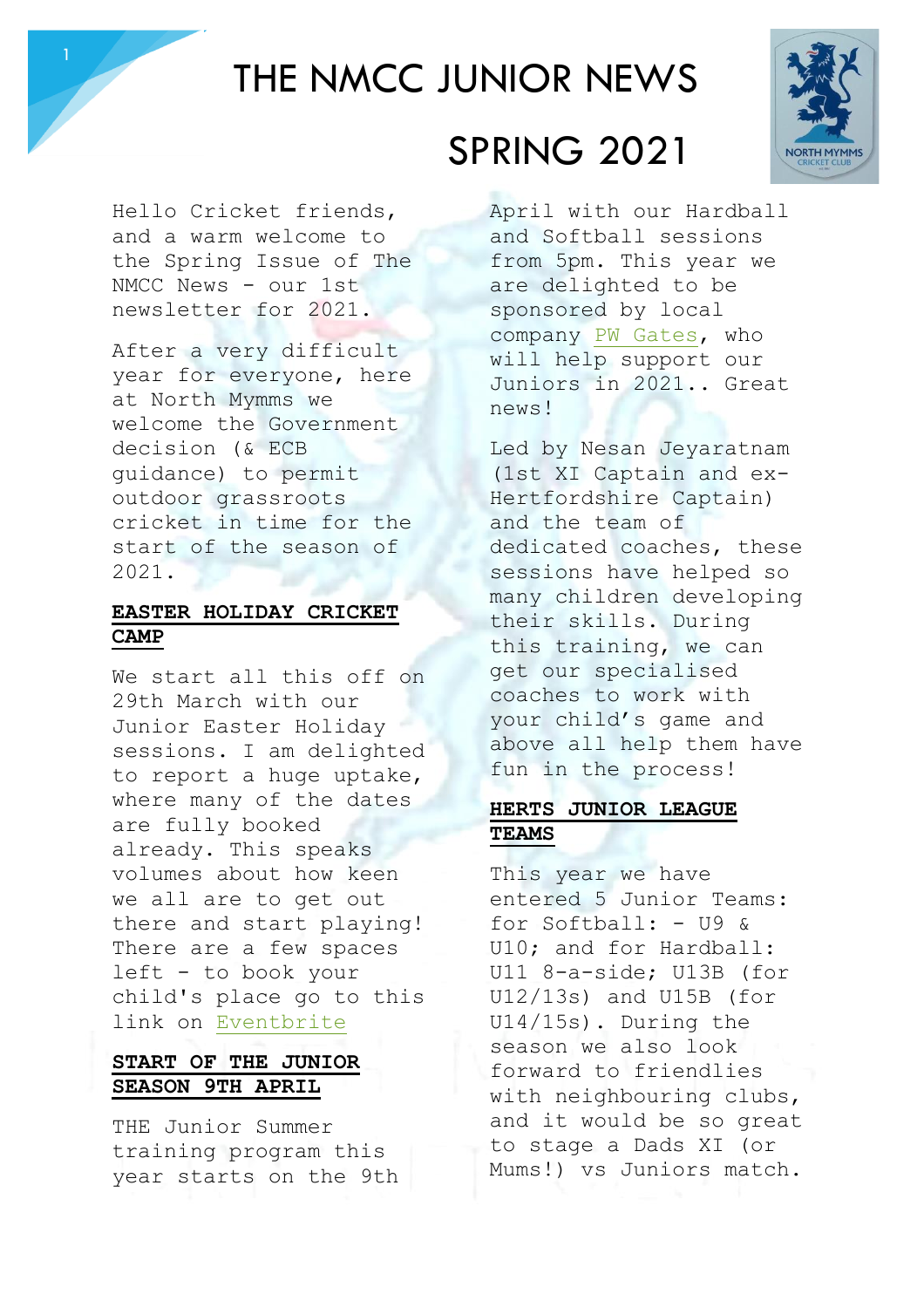# THE NMCC JUNIOR NEWS

There will be lots of Junior cricket opportunities this year.

2

Information about registering this year and the welcome pack will all be available on our [website](http://northmymmscc.co.uk/) very soon! Free trial sessions are always available for new players to come and try us out, just get in touch.

For more information on the Junior Cricket sessions just visit the [Juniors Page](http://northmymmscc.co.uk/juniors/) on the NMCC Website.

#### **ECB ALL STARS AND DYNAMOS**

This year we also have the ECB Allstars cricket programme running again for 5-8-year olds as well as the new exciting Dynamos programme for 8- 11-year olds. These 8 week courses start in May 2021 and are perfect opportunities for kids new to cricket to have fun and develop skills as well as receive lovely cricket goodies! Booking for this is via [the ECB All Stars](https://www.ecb.co.uk/play/all-stars)  [website](https://www.ecb.co.uk/play/all-stars) and places will

# SPRING 2021

be available from mid-March onwards.

### **HERTS YOUNG CRICKET LEADERS 2021**

New to Mymms this year is the Young Leaders Programme with Hertfordshire Cricket. We are delighted that Rafael, Matthew, and Joseph have signed up for this. Look out for them sporting the T-Shirt and getting involved in lots of club activities such as fundraising, helping at Junior matches, learning how scoring and umpiring works etc. If there are any other 14/15/16 year olds who would like to do this, we can support them: Just go to [Herts](http://www.hertscricket.org/news/young-leaders-in-cricket-programme-2021-31685/)  [County Cricket](http://www.hertscricket.org/news/young-leaders-in-cricket-programme-2021-31685/) website and all the info is there.

#### **SENIOR CRICKET**

This season sees the reengagement of our 3rd XI playing at the Royal Vets College, it will be great to see many of our juniors and some more senior players going onto the pitch, hopefully many of the